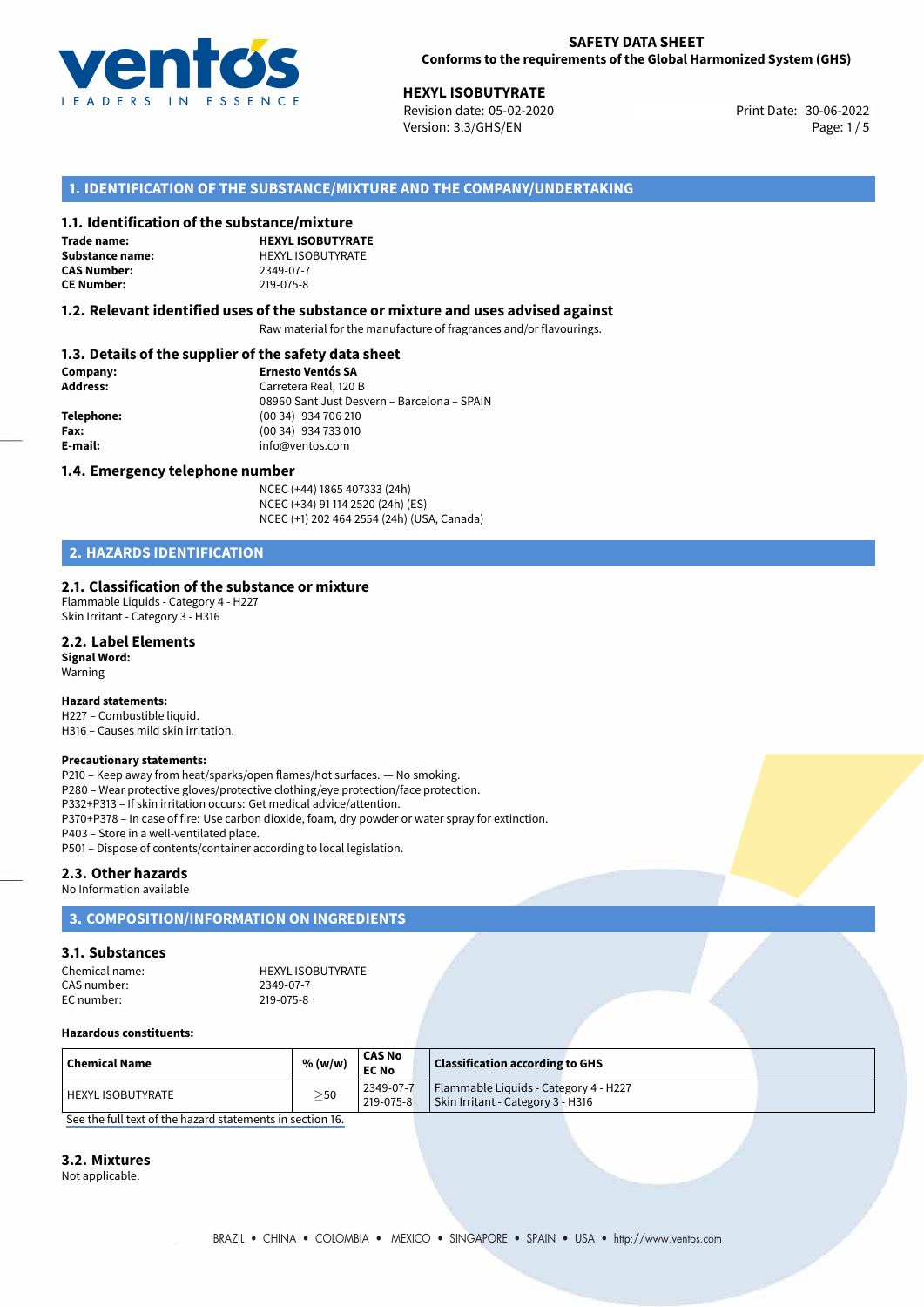

# **SAFETY DATA SHEET Conforms to the requirements of the Global Harmonized System (GHS)**

**HEXYL ISOBUTYRATE**<br>
Revision date: 05-02-2020 **Print Date: 30-06-2022** Version: 3.3/GHS/EN Page: 2 / 5

# **4. FIRST-AID MEASURES**

# **4.1. Description of necessary first aid measures**

| Ingestion:    | Rinse mouth with water.<br>Obtain medical advice.<br>Keep at rest. Do not induce vomiting.                                                           |
|---------------|------------------------------------------------------------------------------------------------------------------------------------------------------|
| Eye contact:  | In case of contact with eyes, rinse immediately with plenty of water for at least 15 minutes and seek medical advice.                                |
| Inhalation:   | Remove person to fresh air and keep at rest.<br>Seek immediate medical advice.                                                                       |
| Skin contact: | Take off immediately all contaminated clothing.<br>Thoroughly wash affected skin with soap and water.<br>Seek medical attention if symptoms persist. |

#### **4.2. Most important symptoms and effects, both acute and delayed** No information available.

# **4.3. Indication of any immediate medical attention and special treatment needed**

No information available.

# **5. FIRE-FIGHTING MEASURES**

# **5.1. Extinguishing Media**

Water spray, carbon dioxide, dry chemical powder or appropriate foam. For safety reasons do not use full water jet.

# **5.2. Special hazards arising from the substance or mixture**

Known or Anticipated Hazardous Products of Combustion: Emits toxic fumes under fire conditions.

# **5.3. Advice for firefighters**

High temperatures can lead to high pressures inside closed containers. Avoid inhalation of vapors that are created. Use appropriate respiratory protection. Do not allow spillage of fire to be poured into drains or watercourses. Wear self-contained breathing apparatus and protective clothing.

# **6. ACCIDENTAL RELEASE MEASURES**

# **6.1. Personal precautions, protective equipment and emergency procedures**

Evacuate surronding areas. Ensure adequate ventilation. Keep unnecessary and unprotected personnel from entering. Do not breathe vapor/spray. Avoid contact with skin and eyes. Information regarding personal protective measures: see section 8.

# **6.2. Environmental precautions**

To avoid possible contamination of the environment, do not discharge into any drains, surface waters or groundwaters.

# **6.3. Methods and materials for containment and cleaning up**

Cover with an inert, inorganic, non-combustible absorbent material (e.g. dry-lime, sand, soda ash). Place in covered containers using non-sparking tools and transport outdoors. Avoid open flames or sources of ignition (e.g. pilot lights on gas hot water heater). Ventilate area and wash spill site after material pickup is complete.

# **6.4. Reference to other sections**

Information regarding exposure controls, personal protection and disposal considerations can be found in sections 8 and 13.

# **7. HANDLING AND STORAGE**

# **7.1. Precautions for safe handling**

Do not store or handle this material near food or drinking water. Do not smoke. Avoid contact with the eyes, skin and clothing. Wear protective clothing and use glasses. Observe the rules of safety and hygiene at work. Keep in the original container or an alternative made from a compatible material.

# **7.2. Conditions for safe storage, including any incompatibilities**

Store in tightly closed and preferably full containers in a cool, dry and ventilated area, protected from light. Keep away from sources of ignition (e.g. hot surfaces, sparks, flame and static discharges). Keep away from incompatible materials (see section 10).

# **7.3. Specific end use(s)**

No information available.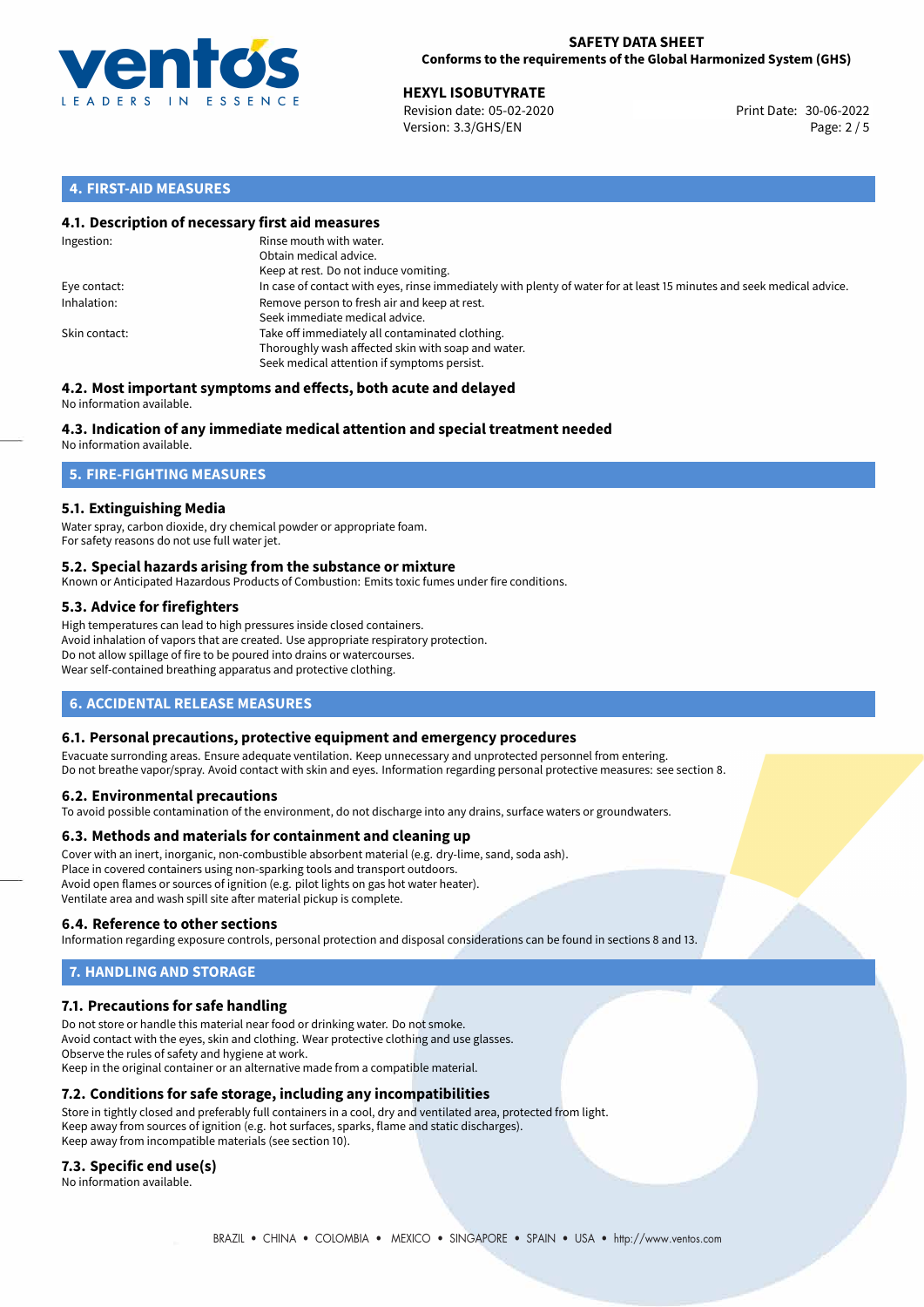

**HEXYL ISOBUTYRATE**<br>
Revision date: 05-02-2020 **Print Date: 30-06-2022** Version: 3.3/GHS/EN Page: 3 / 5

# **8. EXPOSURE CONTROLS AND PERSONAL PROTECTION**

### **8.1. Control parameters**

Components with occupational exposure limits: None known.

### **8.2. Exposure controls**

Measures should be taken to prevent materials from being splashed into the body. Provide adequate ventilation, according to the conditions of use. Use a mechanical exhaust if required.

### **8.3. Individual protection measures, such as personal protective equipment**

| Eye/Face protection:             | Chemical safety goggles are recommended. Wash contaminated goggles before reuse.                                                            |
|----------------------------------|---------------------------------------------------------------------------------------------------------------------------------------------|
| Hand Protection:                 | Chemical-resistant gloves are recommended. Wash contaminated gloves before reuse.                                                           |
| Body protection:                 | Personal protective equipment for the body should be selected based on the task being performed and the risks<br>involved.                  |
| Respiratory Protection:          | In case of insufficient ventilation, use suitable respiratory equipment.                                                                    |
| Environmental exposure controls: | Emissions from ventilation or process equipment should be checked to ensure they comply with environmental<br>protection legislation.       |
|                                  | In some cases, filters or engineering modifications to the process equipment will be necessary to reduce emissions to<br>acceptable levels. |

# **9. PHYSICAL AND CHEMICAL PROPERTIES**

### **9.1. Information on basic physical and chemical properties**

| Conforms to standard<br>Colour:<br>Odour:<br>Conforms to standard<br>Odour theshold:<br>Not determined<br>Not determined<br>pH:<br>Not determined<br>Melting point/freezing point:<br>Boling point/boiling range (°C):<br>199<br>$67^{\circ}$ C<br>Flash point:<br>Evaporation rate:<br>Not determined<br>Flammability:<br>Not determined<br>Lower flammability/Explosive limit:<br>Not determined<br>Upper flammability/Explosive limit:<br>Not determined<br>Not determined<br>Vapour pressure:<br>Not determined<br>Vapour Density:<br>Density:<br>$0,852 - 0,865$ (20°C)<br>Relative density:<br><b>INSOLUBLE IN WATER</b><br>Water solubility:<br>Solubility in other solvents:<br>SOLUBLE IN ETHANOL<br>Partition coefficient n-octanol/water:<br>Not determined<br>Auto-ignition temperature:<br>Not determined<br>Decomposition temperature:<br>Not determined<br>Viscosity, dynamic:<br>Not determined<br>Not determined<br>Viscosity, kinematic:<br>Explosive properties:<br>Not determined<br>Oxidising properties:<br>Not determined | Appearance: | Liguid                    |
|--------------------------------------------------------------------------------------------------------------------------------------------------------------------------------------------------------------------------------------------------------------------------------------------------------------------------------------------------------------------------------------------------------------------------------------------------------------------------------------------------------------------------------------------------------------------------------------------------------------------------------------------------------------------------------------------------------------------------------------------------------------------------------------------------------------------------------------------------------------------------------------------------------------------------------------------------------------------------------------------------------------------------------------------------|-------------|---------------------------|
|                                                                                                                                                                                                                                                                                                                                                                                                                                                                                                                                                                                                                                                                                                                                                                                                                                                                                                                                                                                                                                                  |             |                           |
|                                                                                                                                                                                                                                                                                                                                                                                                                                                                                                                                                                                                                                                                                                                                                                                                                                                                                                                                                                                                                                                  |             |                           |
|                                                                                                                                                                                                                                                                                                                                                                                                                                                                                                                                                                                                                                                                                                                                                                                                                                                                                                                                                                                                                                                  |             |                           |
|                                                                                                                                                                                                                                                                                                                                                                                                                                                                                                                                                                                                                                                                                                                                                                                                                                                                                                                                                                                                                                                  |             |                           |
|                                                                                                                                                                                                                                                                                                                                                                                                                                                                                                                                                                                                                                                                                                                                                                                                                                                                                                                                                                                                                                                  |             |                           |
|                                                                                                                                                                                                                                                                                                                                                                                                                                                                                                                                                                                                                                                                                                                                                                                                                                                                                                                                                                                                                                                  |             |                           |
|                                                                                                                                                                                                                                                                                                                                                                                                                                                                                                                                                                                                                                                                                                                                                                                                                                                                                                                                                                                                                                                  |             |                           |
|                                                                                                                                                                                                                                                                                                                                                                                                                                                                                                                                                                                                                                                                                                                                                                                                                                                                                                                                                                                                                                                  |             |                           |
|                                                                                                                                                                                                                                                                                                                                                                                                                                                                                                                                                                                                                                                                                                                                                                                                                                                                                                                                                                                                                                                  |             |                           |
|                                                                                                                                                                                                                                                                                                                                                                                                                                                                                                                                                                                                                                                                                                                                                                                                                                                                                                                                                                                                                                                  |             |                           |
|                                                                                                                                                                                                                                                                                                                                                                                                                                                                                                                                                                                                                                                                                                                                                                                                                                                                                                                                                                                                                                                  |             |                           |
|                                                                                                                                                                                                                                                                                                                                                                                                                                                                                                                                                                                                                                                                                                                                                                                                                                                                                                                                                                                                                                                  |             |                           |
|                                                                                                                                                                                                                                                                                                                                                                                                                                                                                                                                                                                                                                                                                                                                                                                                                                                                                                                                                                                                                                                  |             |                           |
|                                                                                                                                                                                                                                                                                                                                                                                                                                                                                                                                                                                                                                                                                                                                                                                                                                                                                                                                                                                                                                                  |             | $0,852-0,865$ g/mL (20°C) |
|                                                                                                                                                                                                                                                                                                                                                                                                                                                                                                                                                                                                                                                                                                                                                                                                                                                                                                                                                                                                                                                  |             |                           |
|                                                                                                                                                                                                                                                                                                                                                                                                                                                                                                                                                                                                                                                                                                                                                                                                                                                                                                                                                                                                                                                  |             |                           |
|                                                                                                                                                                                                                                                                                                                                                                                                                                                                                                                                                                                                                                                                                                                                                                                                                                                                                                                                                                                                                                                  |             |                           |
|                                                                                                                                                                                                                                                                                                                                                                                                                                                                                                                                                                                                                                                                                                                                                                                                                                                                                                                                                                                                                                                  |             |                           |
|                                                                                                                                                                                                                                                                                                                                                                                                                                                                                                                                                                                                                                                                                                                                                                                                                                                                                                                                                                                                                                                  |             |                           |
|                                                                                                                                                                                                                                                                                                                                                                                                                                                                                                                                                                                                                                                                                                                                                                                                                                                                                                                                                                                                                                                  |             |                           |
|                                                                                                                                                                                                                                                                                                                                                                                                                                                                                                                                                                                                                                                                                                                                                                                                                                                                                                                                                                                                                                                  |             |                           |
|                                                                                                                                                                                                                                                                                                                                                                                                                                                                                                                                                                                                                                                                                                                                                                                                                                                                                                                                                                                                                                                  |             |                           |
|                                                                                                                                                                                                                                                                                                                                                                                                                                                                                                                                                                                                                                                                                                                                                                                                                                                                                                                                                                                                                                                  |             |                           |
|                                                                                                                                                                                                                                                                                                                                                                                                                                                                                                                                                                                                                                                                                                                                                                                                                                                                                                                                                                                                                                                  |             |                           |

# **10. STABILITY AND REACTIVITY**

#### **10.1. Reactivity**

No hazardous reactions if stored and handled as prescribed/indicated.

#### **10.2. Chemical stability**

The product is stable if stored and handled as prescribed/indicated.

## **10.3. Possibility of hazardous reactions**

No hazardous reactions if stored and handled as prescribed/indicated.

# **10.4. Conditions to Avoid**

Conditions to Avoid: Excessive heat, flame or other ignition sources.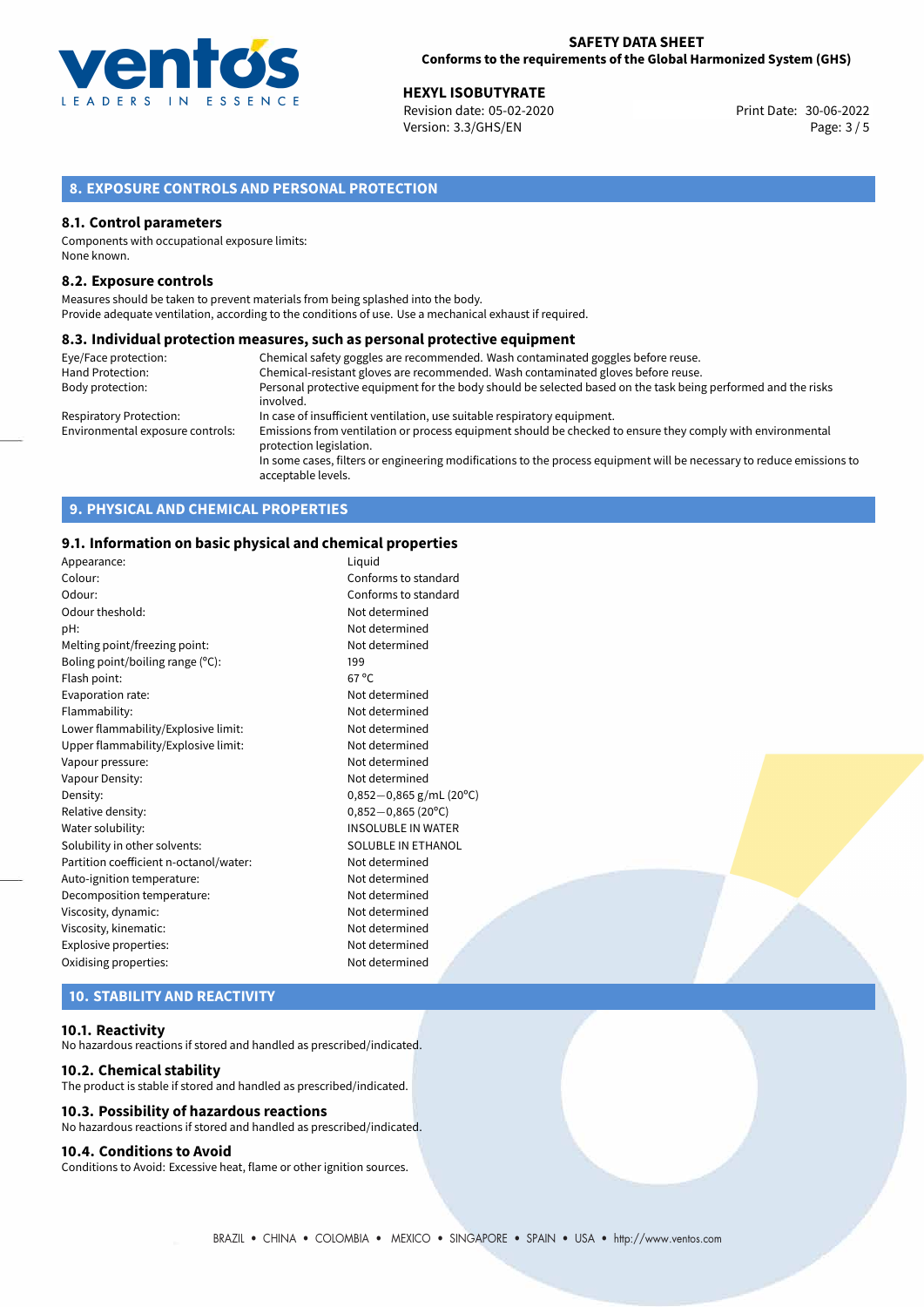

**HEXYL ISOBUTYRATE**<br>
Revision date: 05-02-2020 **Print Date: 30-06-2022** Version: 3.3/GHS/EN Page: 4 / 5

# **10.5. Incompatible materials**

Avoid contact with strong acids and bases and oxidizing agents.

# **10.6. Hazardous decomposition products**

During combustion may form carbon monoxide and unidentified organic compounds.

# **11. TOXICOLOGICAL INFORMATION**

| <b>Acute toxicity</b>             | Based on the data available, the criteria for classification are not met. |
|-----------------------------------|---------------------------------------------------------------------------|
| <b>Skin corrosion/irritation</b>  | Causes mild skin irritation.                                              |
| Serious eye damage/irritation     | Based on the data available, the criteria for classification are not met. |
| Respiratory or skin sensitisation | Based on the data available, the criteria for classification are not met. |
| <b>Germ cell mutagenicity</b>     | Based on the data available, the criteria for classification are not met. |
| Carcinogenicity                   | Based on the data available, the criteria for classification are not met. |
| <b>Reproductive toxicity</b>      | Based on the data available, the criteria for classification are not met. |
| <b>STOT-single exposure</b>       | Based on the data available, the criteria for classification are not met. |
| <b>STOT-repeated exposure</b>     | Based on the data available, the criteria for classification are not met. |
| <b>Aspiration hazard</b>          | Based on the data available, the criteria for classification are not met. |

# **12. ECOLOGICAL INFORMATION**

#### **12.1. Toxicity**

#### **Assessment:**

Based on the data available, the criteria for classification are not met. **Experimental/calculated data:** No information available.

# **12.2. Degradability**

No information available.

## **12.3. Bioaccumulative potential**

No information available.

# **12.4. Soil mobility**

No information available.

# **12.5. Other adverse effects**

See also sections 6, 7, 13 and 15 Do not allow to get into waste water or waterways.

# **13. DISPOSAL CONSIDERATIONS**

# **13.1. Waste treatment methods**

Dispose of in accordance with national and local environmental regulations.

# **14. TRANSPORT INFORMATION**

|                                    | <b>ADR/RID/ADN</b>                | <b>IMDG</b>                       | <b>IATA-ICAO</b>                  |
|------------------------------------|-----------------------------------|-----------------------------------|-----------------------------------|
| 14.1. UN Number                    | Not classified as hazardous goods | Not classified as hazardous goods | Not classified as hazardous goods |
| 14.2. UN Proper Shipping Name      | Not applicable                    | Not applicable                    | Not applicable                    |
| 14.3. Transport Hazard Class(es)   | Not applicable                    | Not applicable                    | Not applicable                    |
| 14.4. Packing Group                | Not applicable                    | Not applicable                    | Not applicable                    |
| $\mid$ 14.5. Environmental hazards | No                                | No.                               | No                                |
| Additional information             |                                   |                                   |                                   |

#### **14.6 Special precautions for user**

None known

#### **14.7. Transport in bulk according to Annex II of MARPOL 73/78 and the IBC Code**

No information available

# **15. REGULATORY INFORMATION**

**15.1. Safety, health and environmental regulations/legislation specific for the substance or mixture** No information available